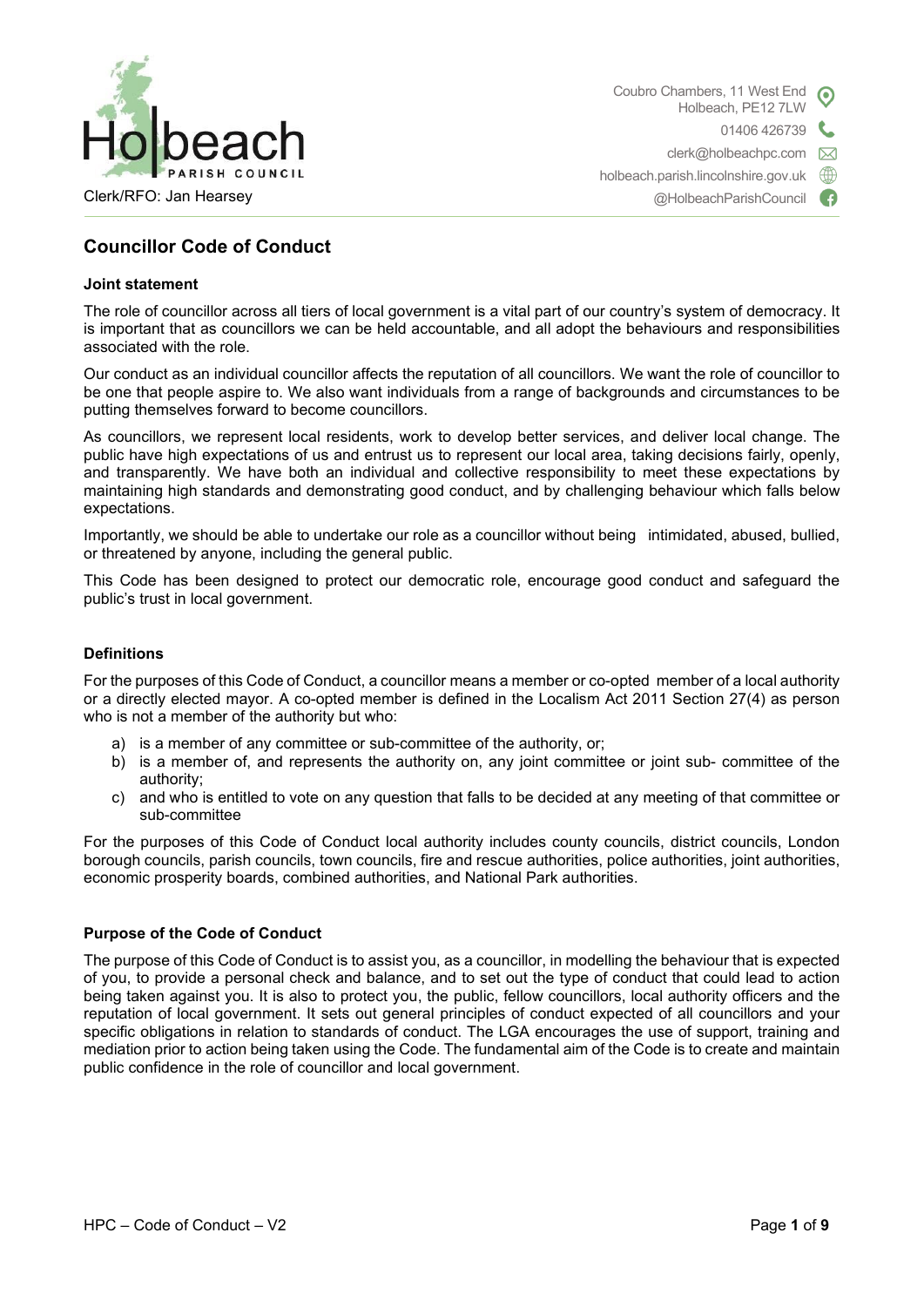

Coubro Chambers, 11 West End Holbeach, PE12 7LW 01406 426739 clerk@holbeachpc.com  $\boxtimes$ holbeach.parish.lincolnshire.gov.uk  $\oplus$ 

Clerk/RFO: Jan Hearsey

@HolbeachParishCouncil G

# **General principles of councillor conduct**

Everyone in public office at all levels; all who serve the public or deliver public services, including ministers, civil servants, councillors, and local authority officers; should uphold the Seven Principles of Public Life, also known as the Nolan Principles.

Building on these principles, the following general principles have been developed specifically for the role of councillor.

### **In accordance with the public trust placed in me, on all occasions:**

- I act with integrity and honesty
- I act lawfully
- I treat all persons fairly and with respect; and
- I lead by example and act in a way that secures public confidence in the role of councillor.

#### **In undertaking my role:**

- I impartially exercise my responsibilities in the interests of the local community
- I do not improperly seek to confer an advantage, or disadvantage, on any person
- I avoid conflicts of interest
- I exercise reasonable care and diligence; and
- I ensure that public resources are used prudently in accordance with my local authority's requirements and in the public interest.

### **Application of the Code of Conduct**

This Code of Conduct applies to you as soon as you sign your declaration of acceptance of the office of councillor or attend your first meeting as a co-opted member and continues to apply to you until you cease to be a councillor.

This Code of Conduct applies to you when you are acting in your capacity as a councillor which may include when:

- you misuse your position as a councillor
- Your actions would give the impression to a reasonable member of the public with knowledge of all the facts that you are acting as a councillor.

The Code applies to all forms of communication and interaction, including:

- at face-to-face meetings
- at online or telephone meetings
- in written communication
- in verbal communication
- in non-verbal communication
- in electronic and social media communication, posts, statements, and comments.

You are also expected to uphold high standards of conduct and show leadership at all times when acting as a councillor.

Your Monitoring Officer has statutory responsibility for the implementation of the Code of Conduct, and you are encouraged to seek advice from your Monitoring Officer on any matters that may relate to the Code of Conduct. Town and parish councillors are encouraged to seek advice from their Clerk, who may refer matters to the Monitoring Officer.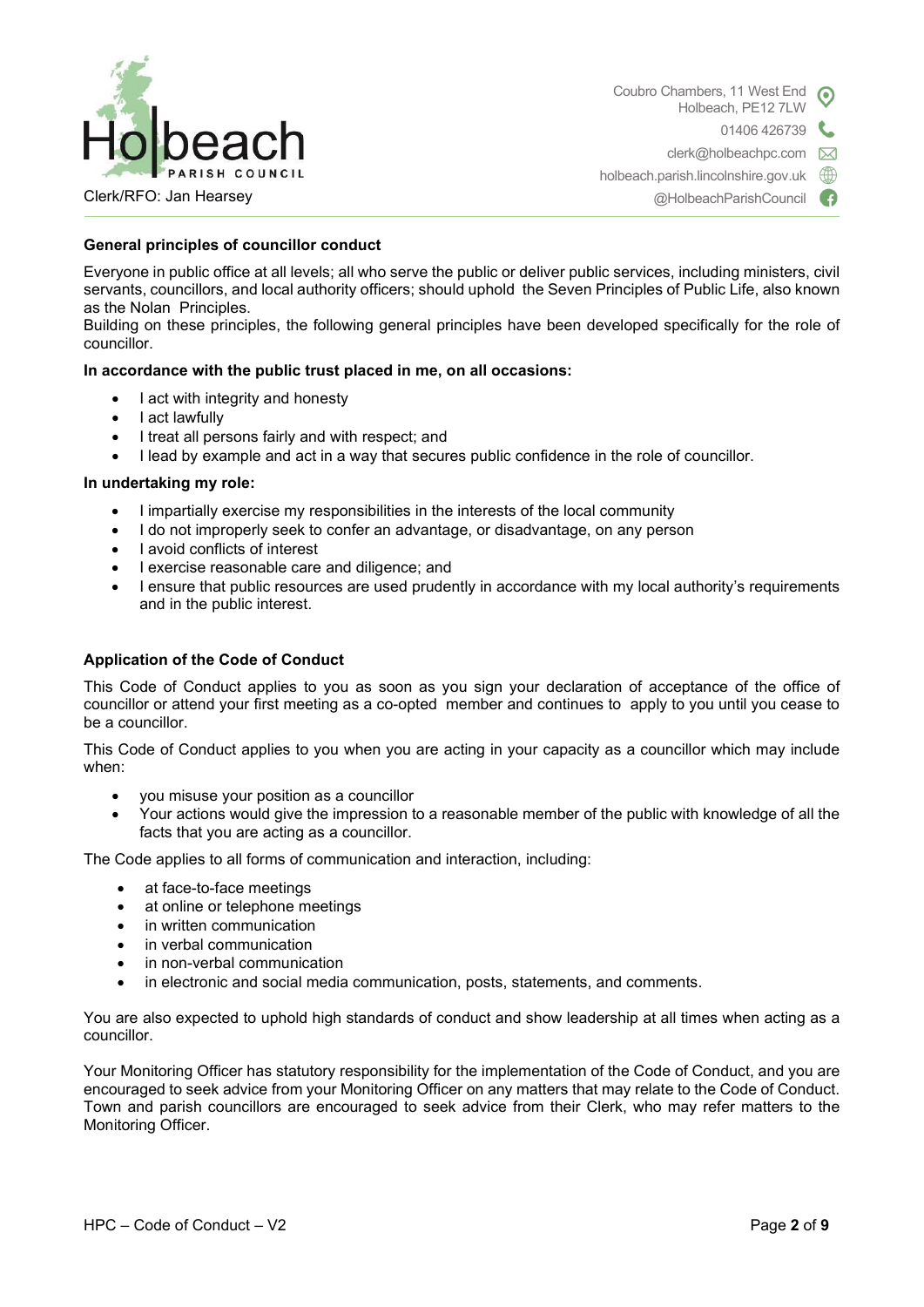

Coubro Chambers, 11 West End Holbeach, PE12 7LW 01406 426739 clerk@holbeachpc.com  $\boxtimes$ holbeach.parish.lincolnshire.gov.uk ∰ @HolbeachParishCouncil Œ

#### **Standards of councillor conduct**

This section sets out your obligations, which are the minimum standards of conduct required of you as a councillor. Should your conduct fall short of these standards, a complaint may be made against you, which may result in action being taken.

Guidance is included to help explain the reasons for the obligations and how they should be followed.

#### **General Conduct**

#### **1. Respect**

As a councillor:

- 1.1 I treat other councillors and members of the public with respect.
- 1.2 I treat local authority employees, employees and representatives of partner organisations and those volunteering for the local authority with respect and respect the role they play.

Respect means politeness and courtesy in behaviour, speech, and in the written word. Debate and having different views are all part of a healthy democracy. As a councillor, you can express, challenge, criticise and disagree with views, ideas, opinions, and policies in a robust but civil manner. You should not, however, subject individuals, groups of people or organisations to personal attack.

In your contact with the public, you should treat them politely and courteously. Rude and offensive behaviour lowers the public's expectations and confidence in councillors.

In return, you have a right to expect respectful behaviour from the public. If members of the public are being abusive, intimidatory or threatening you are entitled to stop any conversation or interaction in person or online and report them to the local authority, the relevant social media provider, or the police. This also applies to fellow councillors, where action could then be taken under the Councillor Code of Conduct, and local authority employees, where concerns should be raised in line with the local authority councillor - officer protocol.

#### **2. Bullying, harassment, and discrimination**

As a councillor:

- 2.1 I do not bully any person.
- 2.2 I do not harass any person.
- 2.3 I promote equalities and do not discriminate unlawfully against any person.

The Advisory, Conciliation and Arbitration Service (ACAS) characterises bullying as offensive, intimidating, malicious or insulting behaviour, an abuse or misuse of power through means that undermine, humiliate, denigrate, or injure the recipient. Bullying might be a regular pattern of behaviour or a one-off incident, happen face-to-face on social media, in emails or phone calls, happen in the workplace or at work social events and may not always be obvious or noticed by others.

The Protection from Harassment Act 1997 defines harassment as conduct that causes alarm or distress or puts people in fear of violence and must involve such conduct on at least two occasions. It can include repeated attempts to impose unwanted communications and contact upon a person in a manner that could be expected to cause distress or fear in any reasonable person.

Unlawful discrimination is where someone is treated unfairly because of a protected characteristic. Protected characteristics are specific aspects of a person's identity defined by the Equality Act 2010. They are age, disability, gender reassignment, marriage and civil partnership, pregnancy and maternity, race, religion or belief, sex, and sexual orientation.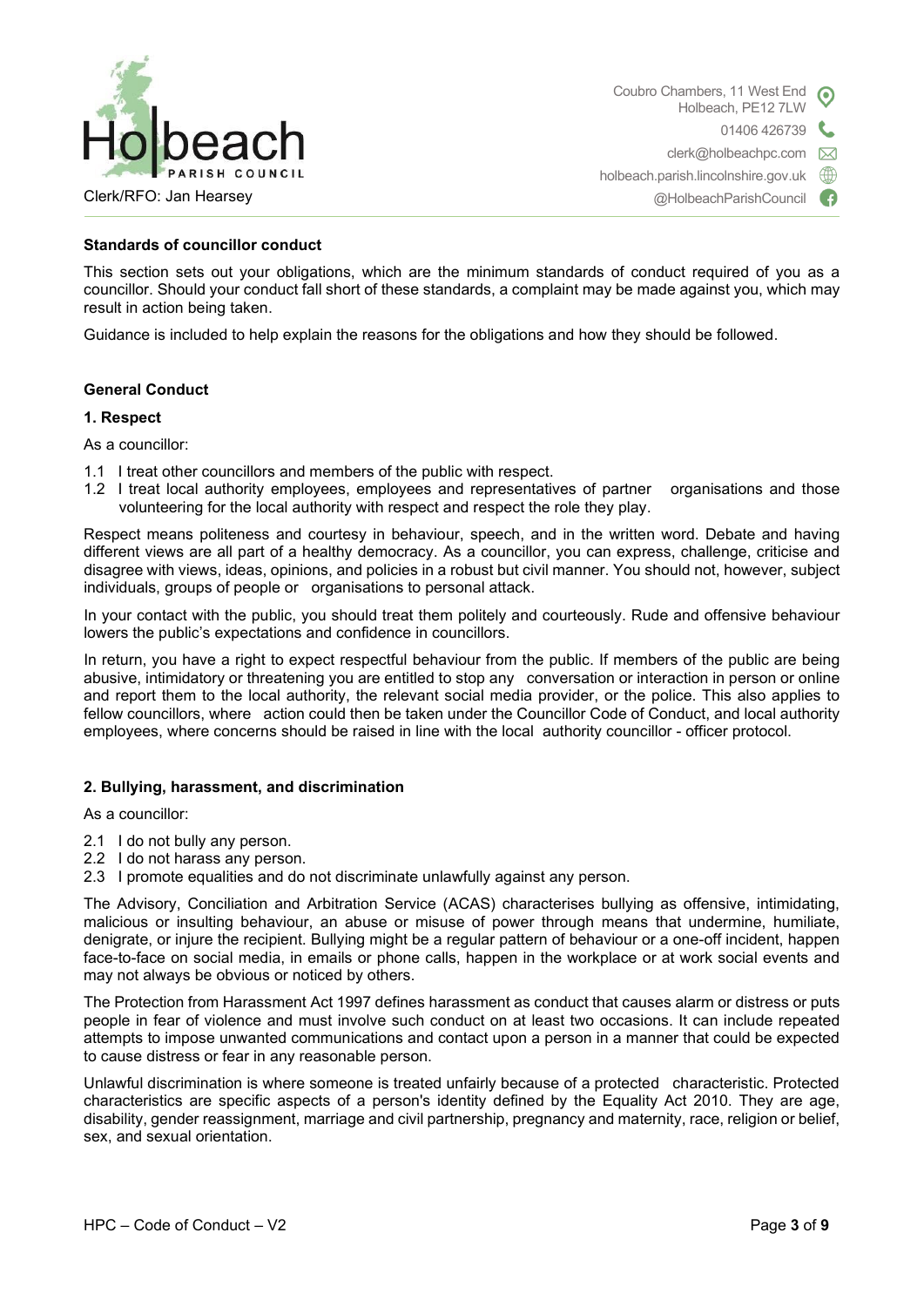

Coubro Chambers, 11 West End Holbeach, PE12 7LW L 01406 426739 clerk@holbeachpc.com  $\boxtimes$ holbeach.parish.lincolnshire.gov.uk ∰ @HolbeachParishCouncil

The Equality Act 2010 places specific duties on local authorities. Councillors have a central role to play in ensuring that equality issues are integral to the local authority's performance and strategic aims, and that there is a strong vision and public commitment to equality across public services.

# **3. Impartiality of officers of the council**

As a councillor:

3.1 I do not compromise, or attempt to compromise, the impartiality of anyone who works for, or on behalf of, the local authority.

Officers work for the local authority as a whole and must be politically neutral (unless they are political assistants). They should not be coerced or persuaded to act in a way that would undermine their neutrality. You can question officers in order to understand, for example, their reasons for proposing to act in a particular way, or the content of a report that they have written. However, you must not try and force them to act differently, change their advice, or alter the content of that report, if doing so would prejudice their professional integrity.

#### **4. Confidentiality and access to information**

As a councillor:

4.1 I do not disclose information:

- a) given to me in confidence by anyone
- b) acquired by me which I believe, or ought reasonably to be aware, is of a confidential nature, unless
	- I have received the consent of a person authorised to give it;
	- ii. I am required by law to do so;
	- iii. the disclosure is made to a third party for the purpose of obtaining professional legal advice provided that the third party agrees not to disclose the information to any other person; or
	- iv. the disclosure is:
		- reasonable and in the public interest; and
		- made in good faith and in compliance with the reasonable requirements of the local authority; and I have consulted the Monitoring Officer prior to its release.
- 4.2 I do not improperly use knowledge gained solely as a result of my role as a councillor for the advancement of myself, my friends, my family members, my employer, or my business interests.
- 4.3 I do not prevent anyone from getting information that they are entitled to by law.

Local authorities must work openly and transparently, and their proceedings and printed materials are open to the public, except in certain legally defined circumstances. You should work on this basis, but there will be times when it is required by law that discussions, documents, and other information relating to or held by the local authority must be treated in a confidential manner. Examples include personal data relating to individuals or information relating to ongoing negotiations.

#### **5. Disrepute**

As a councillor:

5.1 I do not bring my role or local authority into disrepute.

As a Councillor, you are trusted to make decisions on behalf of your community and your actions and behaviour are subject to greater scrutiny than that of ordinary members of the public. You should be aware that your actions might have an adverse impact on you, other councillors and/or your local authority and may lower the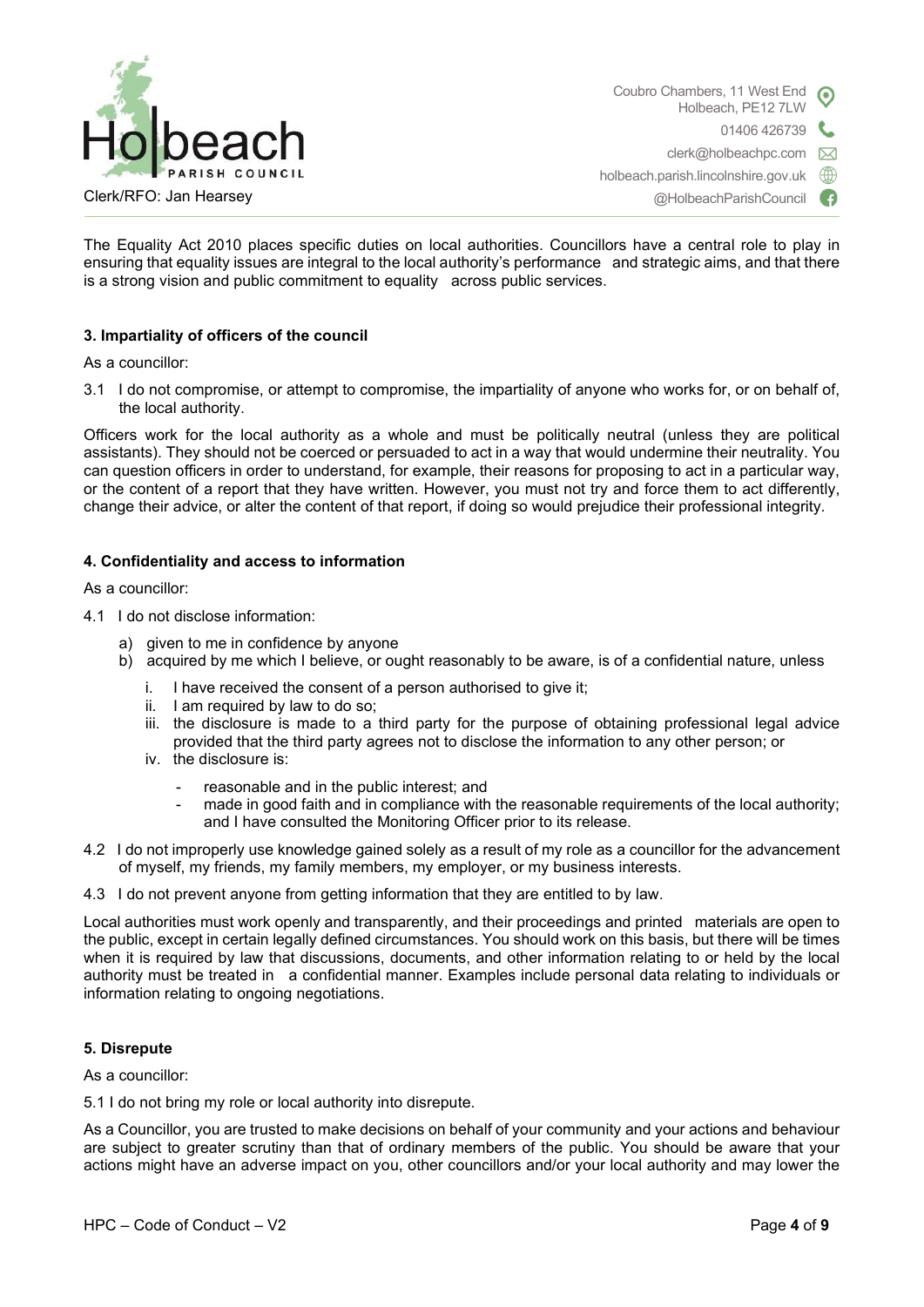

Clerk/RFO: Jan Hearsey

@HolbeachParishCouncil

public's confidence in your or your local authority's ability to discharge your/its functions. For example, behaviour that is considered dishonest and/or deceitful can bring your local authority into disrepute. You are able to hold the local authority and fellow councillors to account and are able to constructively challenge and express concern about decisions and processes undertaken by the council whilst continuing to adhere to other aspects of this Code of Conduct.

# **6. Use of position**

As a councillor:

6.1 I do not use, or attempt to use, my position improperly to the advantage or disadvantage of myself or anyone else.

Your position as a member of the local authority provides you with certain opportunities, responsibilities, and privileges, and you make choices all the time that will impact others. However, you should not take advantage of these opportunities to further your own or other private interests or to disadvantage anyone unfairly.

### **7. Use of local authority resources and facilities**

As a councillor:

- 7.1 I do not misuse council resources.
- 7.2 I will, when using the resources of the local authority or authorising their use by others:
	- a. act in accordance with the local authority's requirements; and
	- b. ensure that such resources are not used for political purposes unless that use could reasonably be regarded as likely to facilitate, or be conducive to, the discharge of the functions of the local authority or of the office to which I have been elected or appointed.

You may be provided with resources and facilities by the local authority to assist you in carrying out your duties as a councillor.

Examples include office support, stationery, equipment such as phones, and computers, transport, access and use of local authority buildings and rooms.

These are given to you to help you carry out your role as a councillor more effectively and are not to be used for business or personal gain. They should be used in accordance with the purpose for which they have been provided and the local authorities own policies regarding their use.

# **8. Complying with the Code of Conduct**

As a Councillor:

- 8.1 I undertake Code of Conduct training provided by my local authority.
- 8.2 I cooperate with any Code of Conduct investigation and/or determination.
- 8.3 I do not intimidate or attempt to intimidate any person who is likely to be involved with the administration of any investigation or proceedings.
- 8.4 I comply with any sanction imposed on me following a finding that I have breached the Code of Conduct.

It is extremely important for you as a councillor to demonstrate high standards, for you to have your actions open to scrutiny and for you not to undermine public trust in the local authority or its governance. If you do not understand or are concerned about the local authority's processes in handling a complaint you should raise this with your Monitoring Officer.

Protecting your reputation and the reputation of the local authority.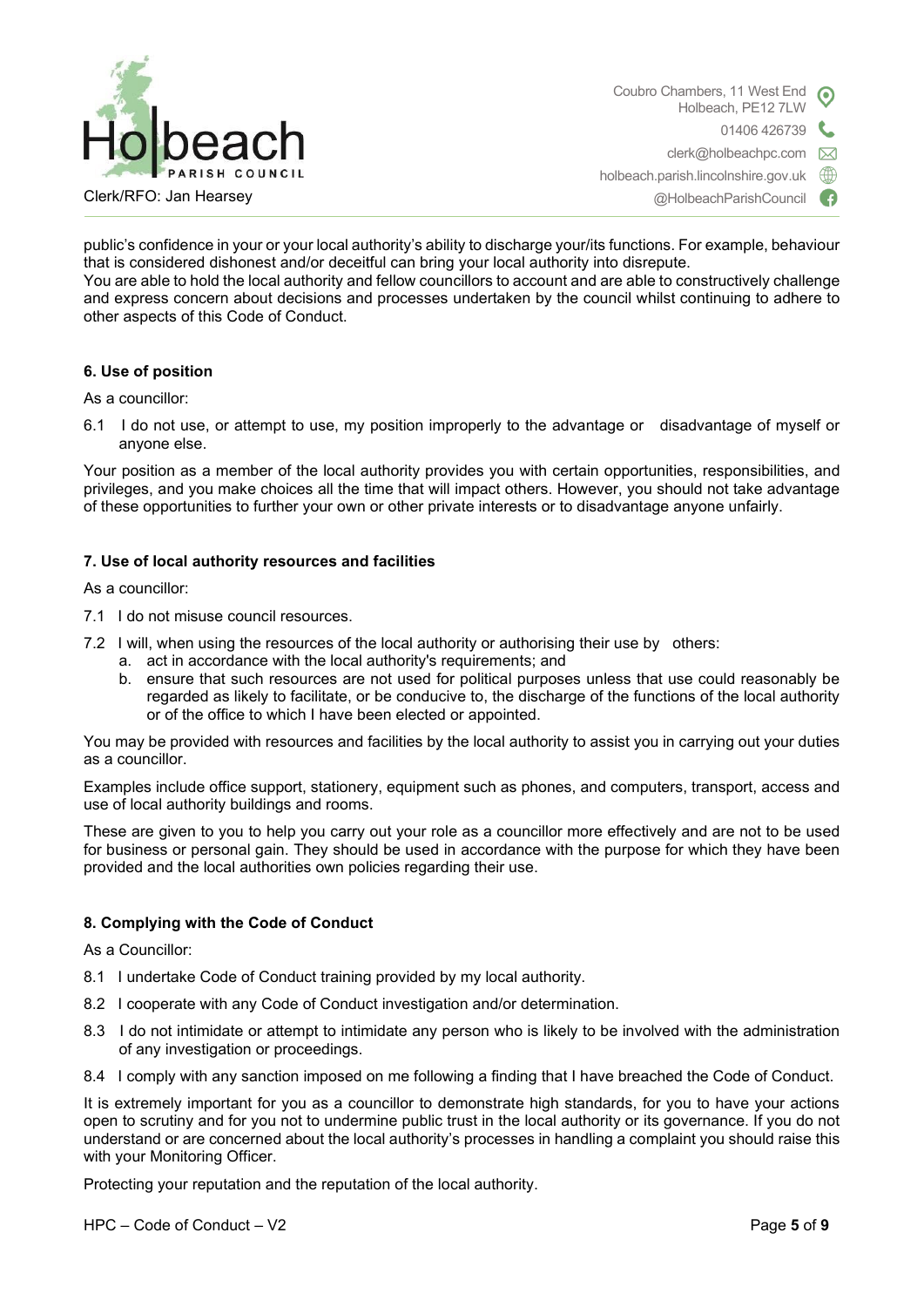

Coubro Chambers, 11 West End Holbeach, PE12 7LW 01406 426739 clerk@holbeachpc.com  $\boxtimes$ holbeach.parish.lincolnshire.gov.uk ∰

@HolbeachParishCouncil

# **9. Interests**

As a councillor:

9.1 I register and disclose my interests.

Section 29 of the Localism Act 2011 requires the Monitoring Officer to establish and maintain a register of interests of members of the authority.

You need to register your interests so that the public, local authority employees and fellow councillors know which of your interests might give rise to a conflict of interest. The register is a public document that can be consulted when (or before) an issue arises. The register also protects you by allowing you to demonstrate openness and a willingness to be held accountable. You are personally responsible for deciding whether or not you should disclose an interest in a meeting, but it can be helpful for you to know early on if others think that a potential conflict might arise. It is also important that the public know about any interest that might have to be disclosed by you or other councillors when making or taking part in decisions, so that decision making is seen by the public as open and honest. This helps to ensure that public confidence in the integrity of local governance is maintained.

You should note that failure to register or disclose a disclosable pecuniary interest as set out in Table 1, is a criminal offence under the Localism Act 2011.

Appendix B sets out the detailed provisions on registering and disclosing interests. If in doubt, you should always seek advice from your Monitoring Officer.

### **10. Gifts and hospitality**

As a councillor:

- 10.1 I do not accept gifts or hospitality, irrespective of estimated value, which could give rise to real or substantive personal gain or a reasonable suspicion of influence on my part to show favour from persons seeking to acquire, develop or do business with the local authority or from persons who may apply to the local authority for any permission, licence, or other significant advantage.
- 10.2 I register with the Monitoring Officer any gift or hospitality with an estimated value of at least £50 within 28 days of its receipt.
- 10.3 I register with the Monitoring Officer any significant gift or hospitality that I have been offered but have refused to accept.

In order to protect your position and the reputation of the local authority, you should exercise caution in accepting any gifts or hospitality which are (or which you reasonably believe to be) offered to you because you are a councillor. The presumption should always be not to accept significant gifts or hospitality. However, there may be times when such a refusal may be difficult if it is seen as rudeness in which case, you could accept it but must ensure it is publicly registered. However, you do not need to register gifts and hospitality which are not related to your role as a councillor, such as Christmas gifts from your friends and family. It is also important to note that it is appropriate to accept normal expenses and hospitality associated with your duties as a councillor. If you are unsure, do contact your Monitoring Officer for guidance.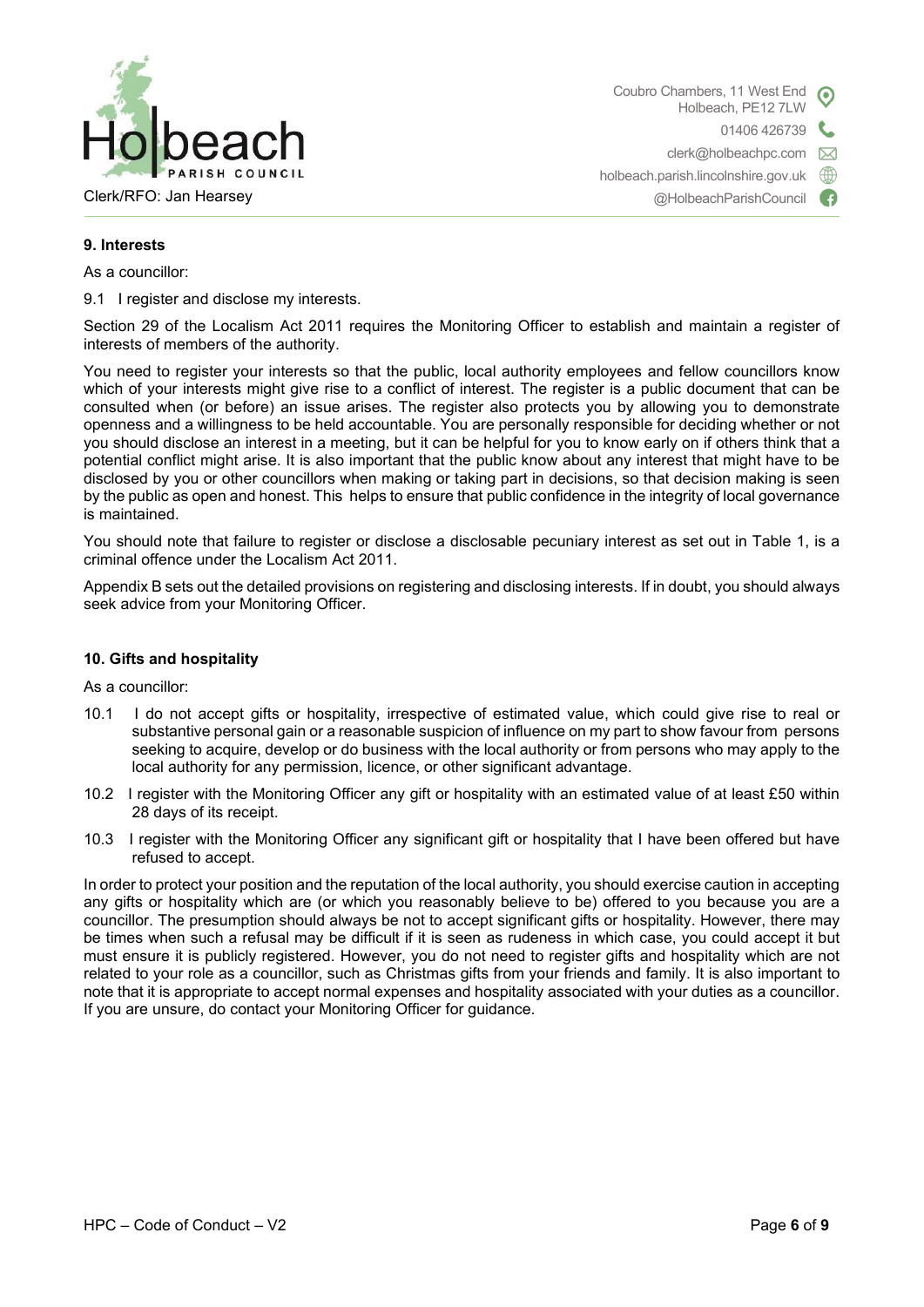

Coubro Chambers, 11 West End Holbeach, PE12 7LW 01406 426739 clerk@holbeachpc.com  $\boxtimes$ holbeach.parish.lincolnshire.gov.uk ∰ @HolbeachParishCouncil

# **Appendices**

j

### **Appendix A - The Seven Principles of Public Life The principles are:**

#### **Selflessness**

Holders of public office should act solely in terms of the public interest.

#### **Integrity**

Holders of public office must avoid placing themselves under any obligation to people or organisations that might try inappropriately to influence them in their work. They should not act or take decisions in order to gain financial or other material benefits for themselves, their family, or their friends. They must disclose and resolve any interests and relationships.

#### **Objectivity**

Holders of public office must act and take decisions impartially, fairly and on merit, using the best evidence and without discrimination or bias.

#### **Accountability**

Holders of public office are accountable to the public for their decisions and actions and must submit themselves to the scrutiny necessary to ensure this.

#### **Openness**

Holders of public office should act and take decisions in an open and transparent manner. Information should not be withheld from the public unless there are clear and lawful reasons for so doing.

#### **Honesty**

Holders of public office should be truthful.

#### **Leadership**

Holders of public office should exhibit these principles in their own behaviour. They should actively promote and robustly support the principles and be willing to challenge poor behaviour wherever it occurs.

#### **Appendix B Registering interests**

Within 28 days of becoming a member or your re-election or re-appointment to office you must register with the Monitoring Officer the interests which fall within the categories set out in Table 1 (Disclosable Pecuniary Interests) which are as described in The Relevant Authorities (Disclosable Pecuniary Interests) Regulations 2012. You should also register details of your other personal interests which fall within the categories set out in Table 2 (Other Registerable Interests).

Disclosable Pecuniary Interest means an interest of yourself, or of your partner if you are aware of your partner's interest, within the descriptions set out in Table 1 below.

"Partner" means a spouse or civil partner, or a person with whom you are living as husband or wife, or a person with whom you are living as if you are civil partners.

- **1.** You must ensure that your register of interests is kept up-to-date and within 28 days of becoming aware of any new interest, or of any change to a registered interest, notify the Monitoring Officer.
- **2.** A sensitive interest is an interest which, if disclosed, could lead to the councillor, or a person connected with the councillor, being subject to violence or intimidation.
- **3.** Where you have a sensitive interest, you must notify the Monitoring Officer with the reasons why you believe it is a sensitive interest. If the Monitoring Officer agrees they will withhold the interest from the public register.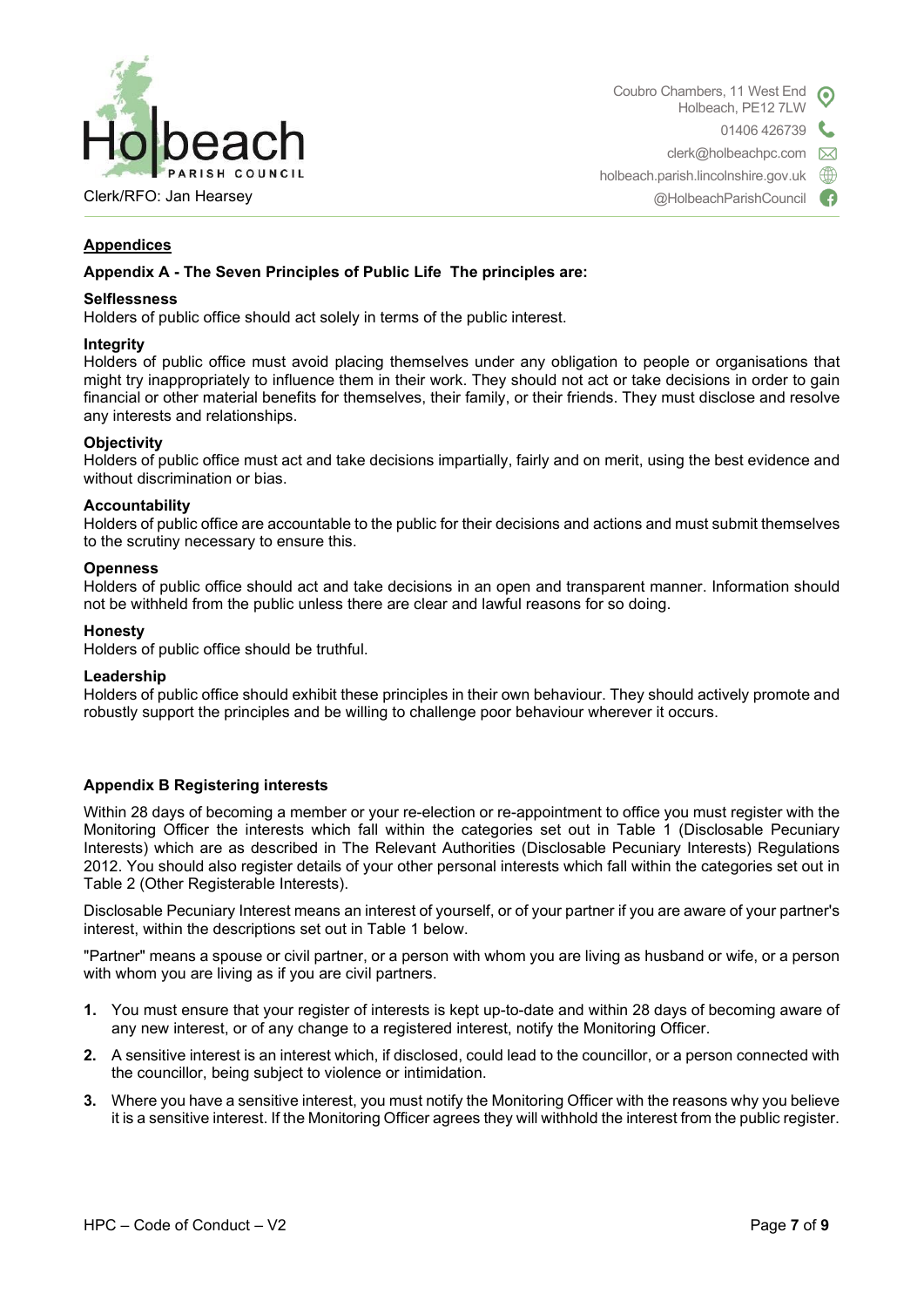

Coubro Chambers, 11 West End Holbeach, PE12 7LW 01406 426739 t. clerk@holbeachpc.com  $\boxtimes$ holbeach.parish.lincolnshire.gov.uk ∰

@HolbeachParishCouncil

Œ

Clerk/RFO: Jan Hearsey

# **Nonparticipation in case of disclosable pecuniary interest**

**4.** Where a matter arises at a meeting which directly relates to one of your Disclosable Pecuniary Interests as set out in Table 1, you must disclose the interest, not participate in any discussion, or vote on the matter but can remain in the room. If it is a sensitive interest, you do not have to disclose the nature of the interest, just that you have an interest.

Dispensation may be granted in limited circumstances, to enable you to participate and vote on a matter in which you have a disclosable pecuniary interest.

# **Disclosure of Other Registerable Interests (Non - Pecuniary)**

**5.** Where a matter arises at a meeting which directly relates to one of your Other Registerable Interests (as set out in Table 2), you must disclose the interest. You may take part in any discussion and vote on the matter and can remain in the room. If it is a sensitive interest, you do not have to disclose the nature of the interest.

# **Disclosure of Non-Registerable Interests (Non - Pecuniary)**

**6.** Where a matter arises at a meeting which relates to your interest, which is not pecuniary (as defined), but is nonetheless so significant that a member of the public with knowledge of the relevant facts, would reasonably regard to be so significant that it would materially impact upon your judgement of the public interest, you must disclose the interest. You may take part in any discussion and vote on the matter and can remain in the room. If it is a sensitive interest, you do not have to disclose the nature of the interest.

# **Table 1: Disclosable Pecuniary Interests**

This table sets out the explanation of Disclosable Pecuniary Interests as set out in the Relevant Authorities (Disclosable Pecuniary Interests) Regulations 2012.

| <b>Subject</b>                                        | <b>Prescribed description</b>                                                                                                                                                                                                                                                                                                                                                                                                                 |  |  |
|-------------------------------------------------------|-----------------------------------------------------------------------------------------------------------------------------------------------------------------------------------------------------------------------------------------------------------------------------------------------------------------------------------------------------------------------------------------------------------------------------------------------|--|--|
| Employment, office, trade,<br>profession, or vocation | Any employment, office, trade, profession, or vocation carried on for<br>profit or gain.                                                                                                                                                                                                                                                                                                                                                      |  |  |
| Sponsorship                                           | Any payment or provision of any other financial benefit (other than<br>from the relevant authority) made or provided within the relevant<br>period in respect of any expenses incurred by you in carrying out<br>duties as a member, or towards the election expenses of you.<br>This includes any payment or financial benefit from a trade union<br>within the meaning of the Trade Union and Labour Relations<br>(Consolidation) Act 1992. |  |  |
| Contracts                                             | Any contract which is made between the relevant person (or a body in<br>which the relevant person has a beneficial interest) and the relevant<br>authority:<br>under which goods or services are to be provided or works are to<br>a)<br>be executed; and<br>which has not been fully discharged.<br>b)                                                                                                                                       |  |  |